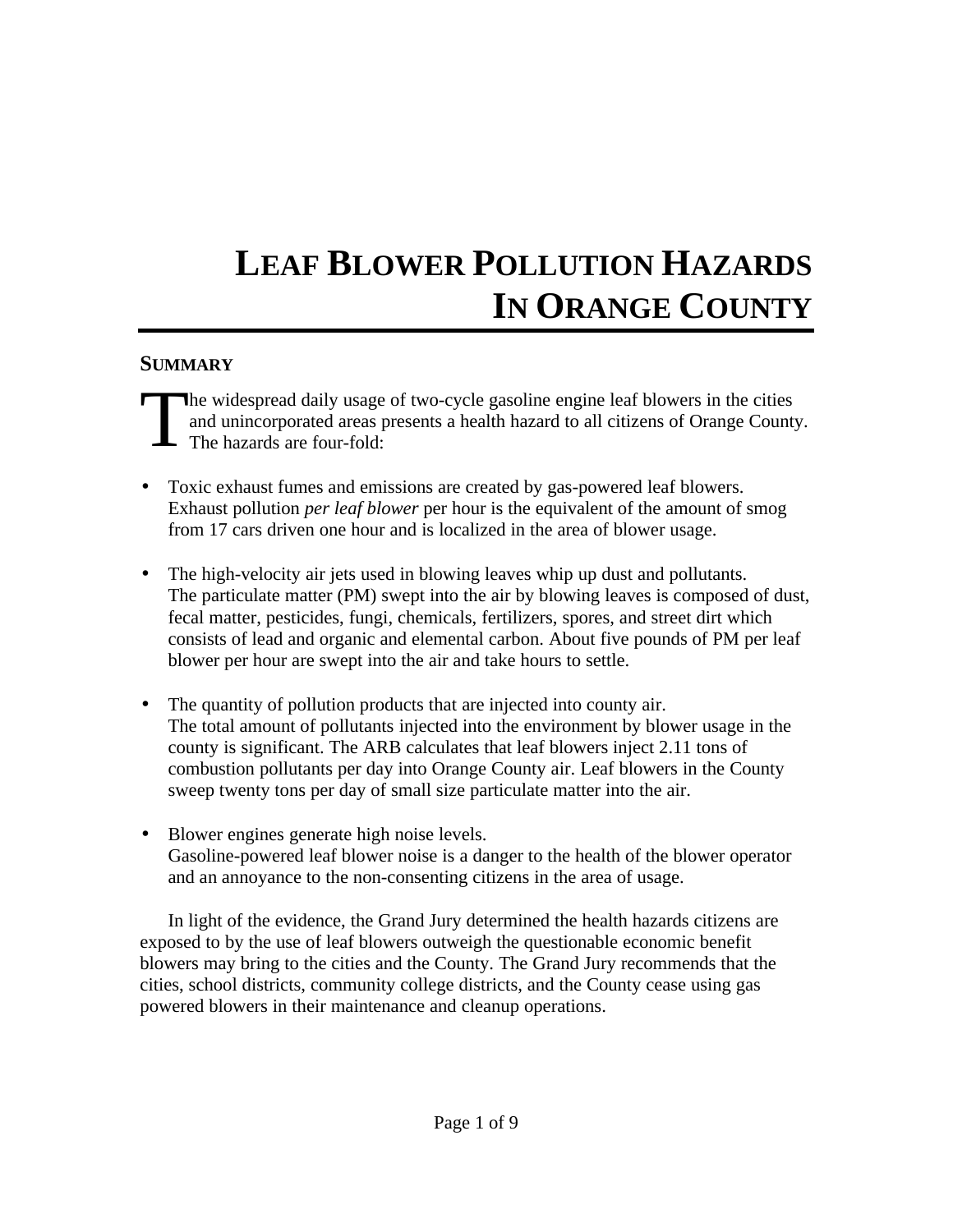#### **INTRODUCTION AND PURPOSE**

he focus of this study was to describe and assess the health hazards caused by gasoline-powered leaf blowers used in Orange County. The Grand Jury assessed The focus of this study was to describe and assess the health hazards caused by gasoline-powered leaf blowers used in Orange County. The Grand Jury assesses the air and noise pollution introduced into the county by gasolin blowers (hereinafter-called leaf blowers).

The purpose of this report is to recommend that cities take actions to reduce health hazards presented by leaf blowers. School districts and community college districts should do likewise since children are most vulnerable to the pollution and noise caused by leaf blowers. The Board of Supervisors should take similar action in the unincorporated areas. Additionally, such actions would improve the quality of life in Orange County.

### **METHOD OF STUDY**

# The Grand Jury gathered information and data from a variety of sources including:

- Leaf blower manufacturers
- California Air Resources Board (ARB)
- South Coast Air Quality Management District (AQMD)
- U.S. Environmental Protection Agency (EPA)
- American Lung Association
- Consumer Reports magazine
- Various newspaper and magazine articles
- Personal activities and observations

Quantitative assessments were made of the nature and scope of leaf blower pollution to the Orange County environment. The contribution of an individual leaf blower was easy to determine. The Grand Jury utilized data obtained from the Air Resources Board, the EPA and the Air Quality Management District to establish the *total* pollution contributed by leaf blowers to the county environment.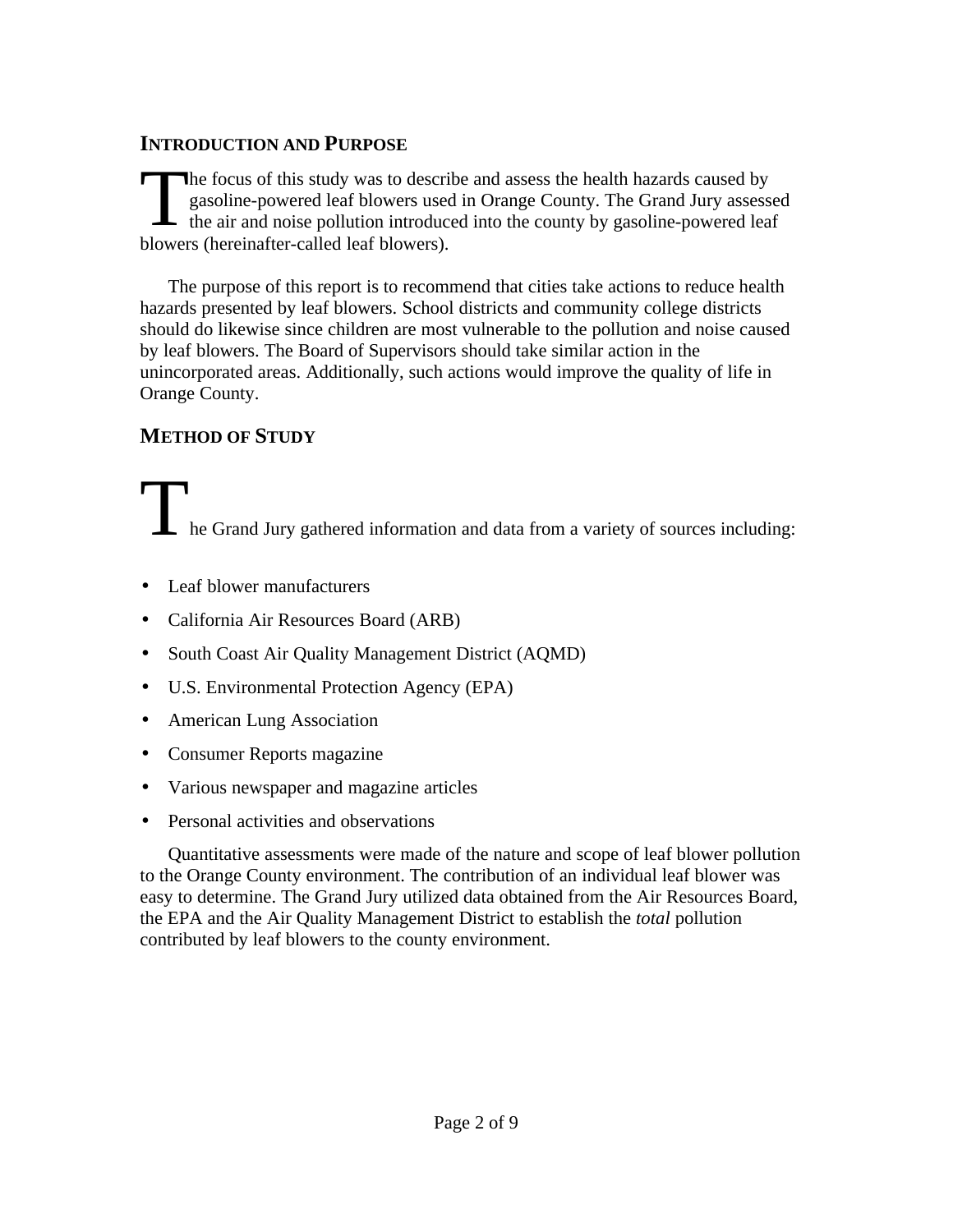# **BACKGROUND AND HISTORY**

wo-cycle gasoline-powered leaf blowers were introduced into the United States in the 1970s. By 1985, 75,000 blowers were sold and by 1989, 464, 000 were sold. California leads the nation in the number of leaf blowers used, estimated to be in Wo-cycle gasoline-powered leaf blowers were introd<br>the 1970s. By 1985, 75,000 blowers were sold and l<br>California leads the nation in the number of leaf blow<br>the millions, and sales are growing at 6 to 8 percent a year.

The city of Laguna Beach bans the use of leaf blowers, and over a dozen other California cities have done likewise. Health and quality of life concerns related to leaf blower use became an issue in California cities prior to 1975.

#### **LEAF BLOWER OUTPUT**

Leaf blowers are usually powered by a 2-cycle gasoline engine that provides the motive power for a high velocity stream of air guided by a tubular duct toward the leaves or debris to be swept or blown. The blower unit is either carried by hand or backmounted on the operator depending on the size of the engine and the power desired. Generic output characteristics (averaged over several manufacturers) include:

#### **LEAF BLOWER NOISE OUTPUT**

#### **TABLE 1**

|                           | <b>Hand Held</b>          | <b>Back Pack</b>         |
|---------------------------|---------------------------|--------------------------|
| Noise level at blower     | $>95 \text{ dBA}$         | $>90$ dBA                |
| Noise level $@$ 50 feet   | $>65$ dBA                 | $>75$ dBA                |
| Airjet velocity at nozzle | $\sim$ 180 miles per hour | up to 250 miles per hour |

<sup>1</sup>dBA = acoustic decibels, frequency-weighted measures of audible noise volume or power used in noise analysis.

#### **HAZARDS FROM BLOWER OPERATIONS**

There are four major health hazards from the use of leaf blowers. They are

- exhaust pollution
- particulate pollution
- quantity of pollutants
- noise

#### **EXHAUST POLLUTION**

One gasoline-powered leaf blower generates as much exhaust pollution in one hour as would 17 cars traveling slowly. Cars disperse their pollutants over long stretches of road, while a blower concentrates its pollutants in one neighborhood. Two-stroke engine fuel is a gas-oil mixture that is especially toxic compared to automobile emissions.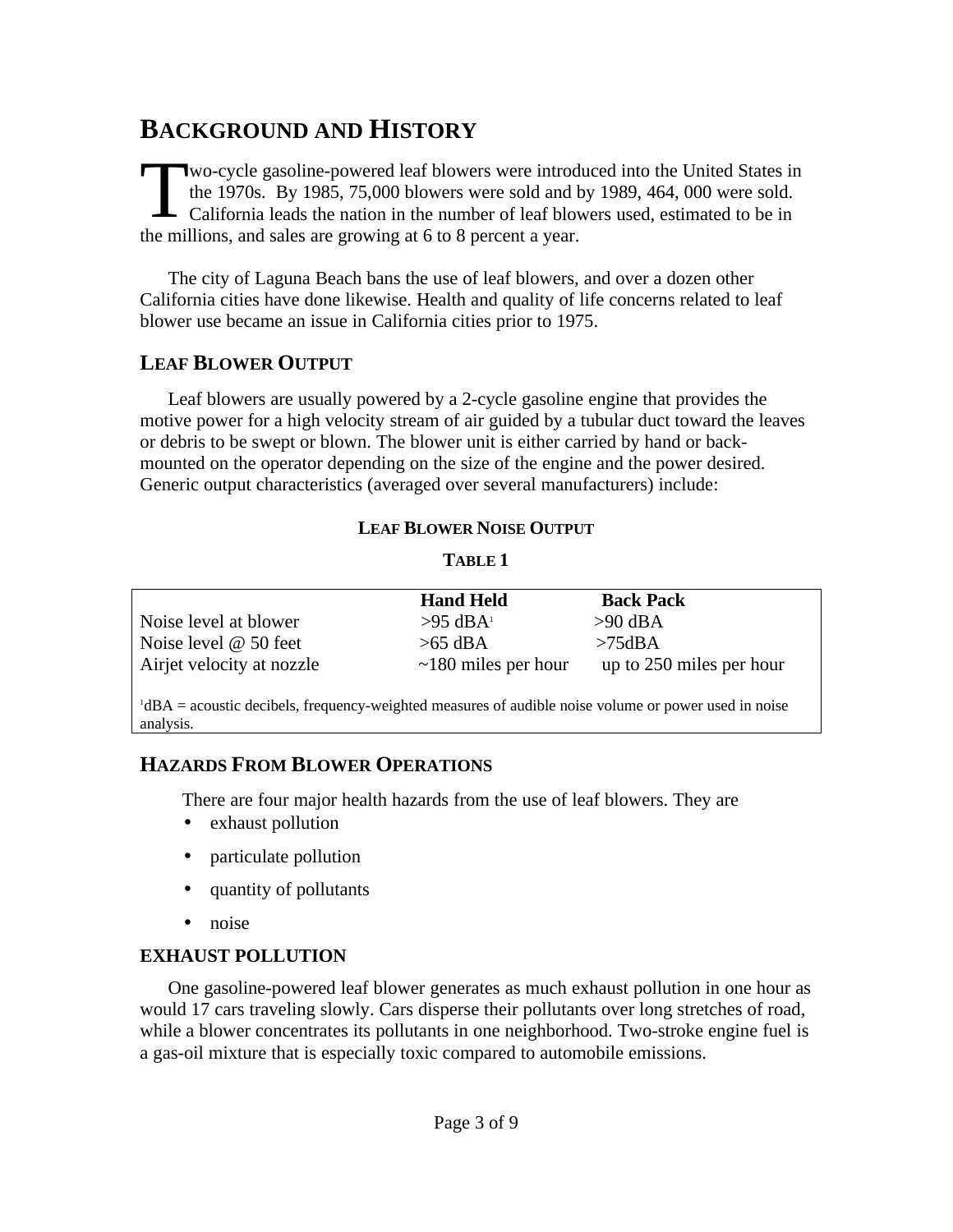Exhaust pollution from two-cycle engines is a large contributor of carbon monoxide  $(CO)$ , nitrous oxides  $(NO_x)$ , hydrocarbons  $(HC)$ , and particulate matter  $(PM)$ . The particulate matter from combustion is small in size  $(2.5 \text{ or microns or less})^2$  Combustion exhaust particulate matter remains suspended in the air for hours—sometimes days—and is easily assimilated in the lungs. The EPA and ARB state that such PM can increase the number and severity of asthma attacks, bronchitis and other lung diseases and reduce ability to fight infections. Those particularly effected are children and the elderly.

 $2$  PM2.5 microns refers to particulate matter size diameter in millionths of a meter or microns. PM2.5 particles are 2.5 microns in diameter or smaller. PM10 particles are 10 microns in diameter or smaller and include PM2.5 particles. A PM10 particle is about  $1/17<sup>th</sup>$  the diameter of a human hair.

#### **PARTICULATE POLLUTION**

The airjet generated by blowers with velocities of 185 miles per hour or more spreads dust, dirt, pollens, animal droppings, herbicides and pesticides into the air. The effect lasts for hours on particulate matter that is 10 microns in diameter or smaller. The ARB has estimated that each leaf blower entrains (puts into the atmosphere) 5 pounds of particulate matter per hour about half of which is 10 microns or smaller. The EPA and ARB state that such particulate matter can create the same health risks as does the exhaust pollution.

#### **QUANTITY OF POLLUTANTS**

The ARB calculates that leaf blowers inject some 2.11 *tons* of combustion pollutants per day into Orange County air. These pollutants contain organic gases, carbon monoxide, nitrous oxides and exhaust-size particulate matter (PM2.5) as described previously. Additionally, twenty *tons* per day of small size particulate matter (PM10) are swept into the air by blower airflow.

#### **NOISE**

Noise interferes with communications, sleep, and work. The EPA claims noise degrades quality of life by impairing social interaction. It also reduces work accuracy and creates stressful levels of frustration and aggravation. The average blower generates noise that measures 65 to 75 dBA or more at 50 feet, and even louder at close range. Leaf blowers are often used fewer than 50 feet from non-consenting people. Neighboring homes may be occupied by home workers, retirees, day sleepers, children and the ill or disabled. The World Health Organization (WHO) recommends general outdoor noise levels of 55 dBA or less, and 45 dBA or less for sleeping. Thus, a 65-decibel leaf blower would be 100 times too loud<sup>3</sup> for healthful sleep. Blower noise can, and probably does, impair the user's hearing. A blower generates upward of 95 decibels of noise at the operator's ear (see Table 1 above). Office of Safety and Health Administration requires hearing protection for noise over 85 dBA. Hearing protectors as worn in the field provide only a fraction of the attenuation needed for hearing protection. There is an increased risk of hearing damage and deafness from repeated exposure to noise above 75 dBA. Deafness caused by noise is irreversible.

 $3 \text{ A decibel change from } 45 \text{ to } 65 \text{ dBA, is a } 100 \text{-fold change in volume.}$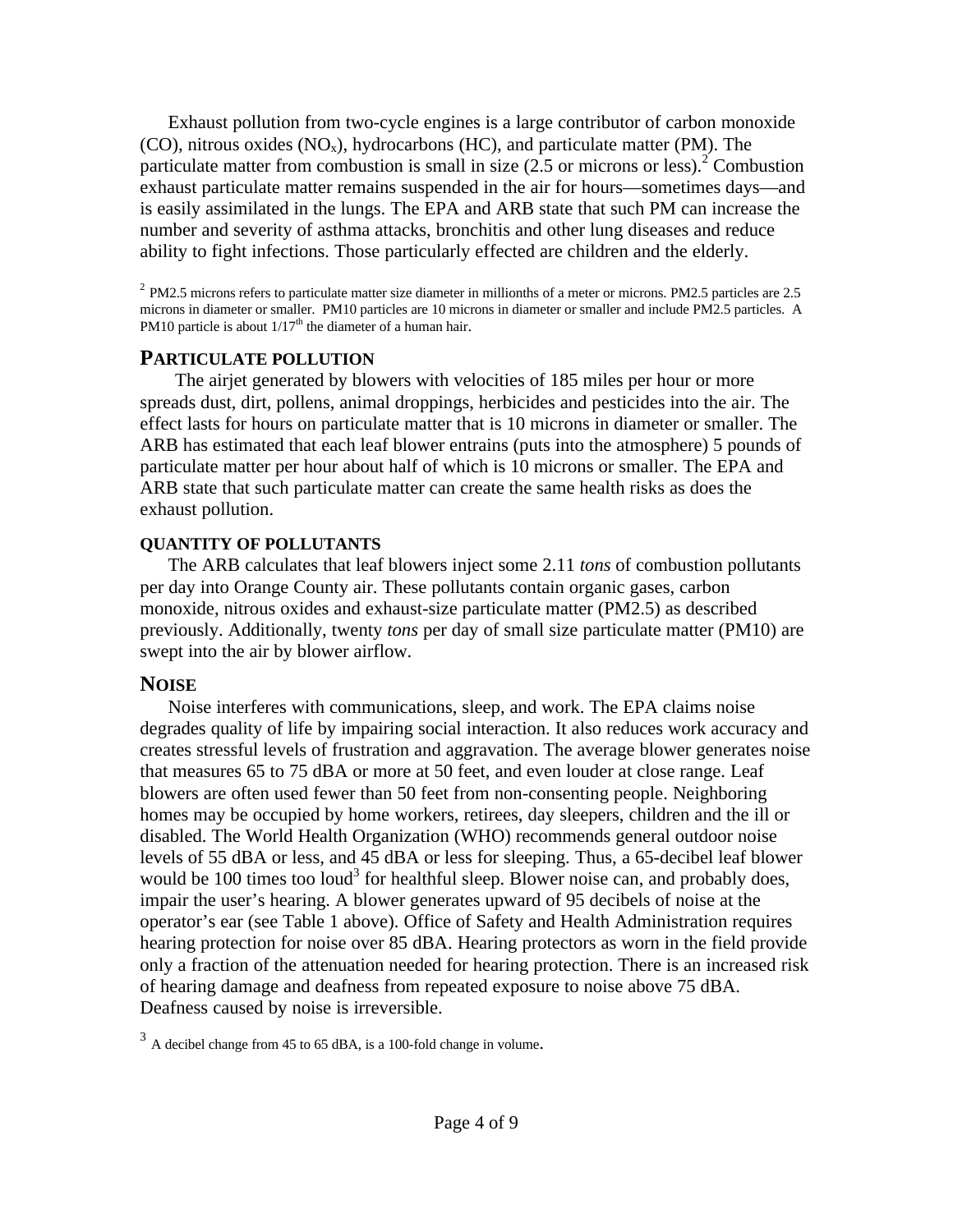#### **ALTERNATE EQUIPMENT AND TECHNIQUES**

Rakes, brooms and electric blowers are alternate equipment that can perform leaf cleanup tasks. The first two have been in use since antiquity and have been proven performers since that time. Rakes and brooms are quiet and consume no resources. They produce minimal dust and little debris into the atmosphere and no pollutants from the power source. Electric blowers are a recent technical innovation that minimize engine pollution, lessen noise, but leave intact the hazards associated with airjet entrained particulate matter.

#### **ECONOMICS**

It has been argued by leaf blower operators that the use of rakes and brooms would cause cleanup jobs to take up to twice as long to complete. This allegation is not supported by facts. For example, the city of Claremont decided not to use leaf blowers (1990) in the maintenance of city property. They quantified the increase in workload using rakes and brooms as 1/16 over using blowers, an increase of about 6%. Other jurisdictions banning leaf blowers have experienced no increase in cleanup-job hours.

#### **COMPLIANCE IN CITIES BANNING LEAF BLOWERS**

The Grand Jury surveyed four cities that banned or partially banned leaf blowers in or near Orange County.

- 1. Los Angeles (population ~3.6 million) banned gasoline powered leaf blowers on July 1, 1998. The city reported that compliance is good despite the fact that the police enforce violations as an infraction, which puts them as a low priority. Alternatively, the Public Works Department uses street enforcement inspectors as citing officials. Citizen participation provides license plate numbers and times of violations for subsequent violation citations.
- 2. Santa Barbara banned gasoline leaf blowers and regulated other types of blowers since 1997. The city Parks Department incurred a one-time cost of \$90,000 out of a budget of \$4 million (2.25%) to replace equipment and has seen little or no additional impact on city cleanup.
- 3. Laguna Beach has banned all types of blowers since 1993 and enjoys 95% compliance. The city uses brooms and rakes to maintain city parks with no impact on costs or cleanliness.
- 4. Claremont banned gas-powered blowers in 1991, but allows electric blowers. Positive citizen involvement is high.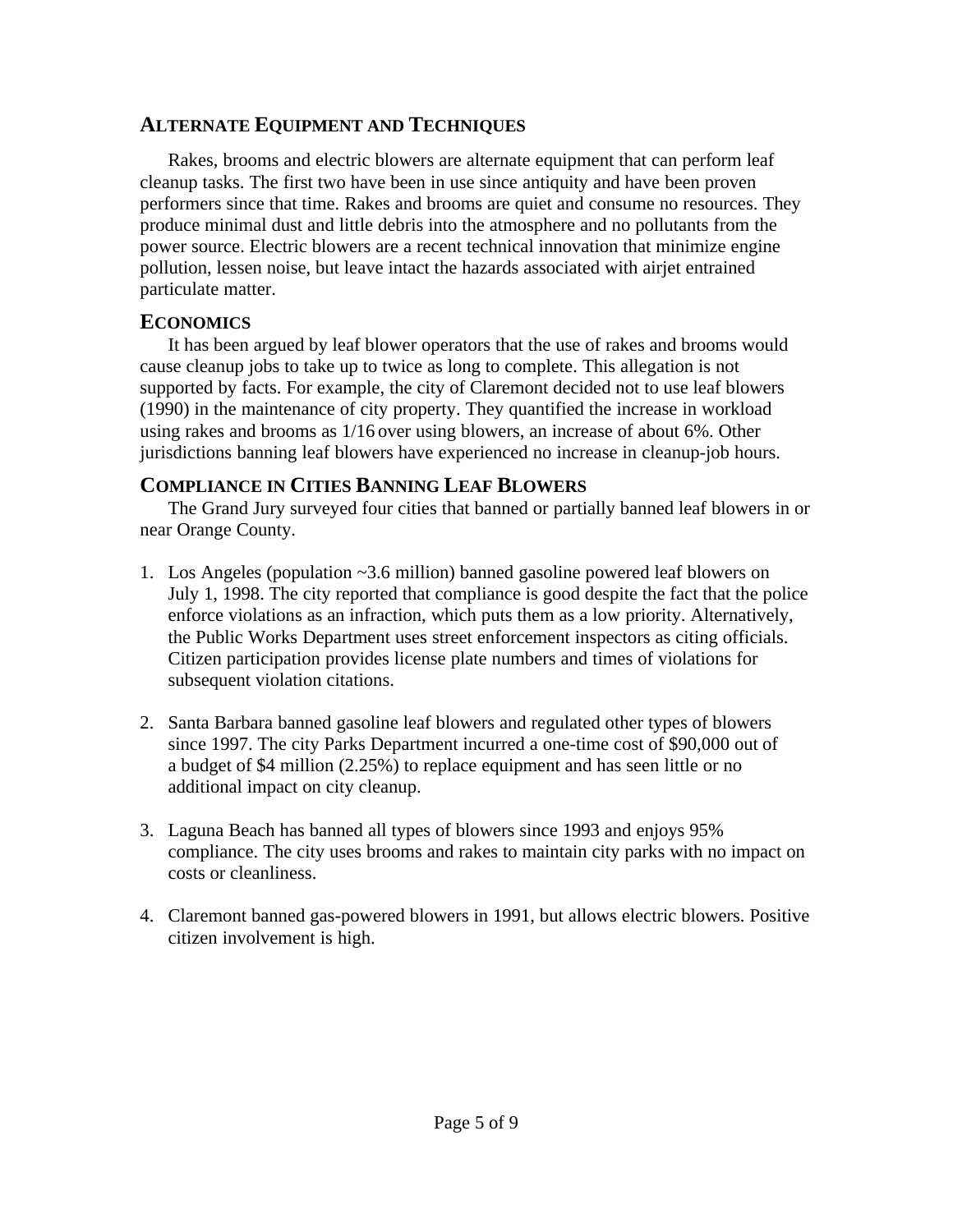## **FINDINGS**

Under *California Penal Code* § 933 and §933.05, responses are required to all findings.

Based on documented evidence, it is the finding of the Grand Jury that leaf blower operations represent health hazards to the citizens of Orange County. The hazards include pollution from engine exhaust and the pollution caused by entrained particulate matter being discharged from the blowers. The quantity of pollution injected into the air represents health dangers to all citizens of the county. Additionally, operators risk suffering permanent hearing loss from the high noise levels in close proximity to the blowers. Non-consenting citizens are subject to loss of quality of life from the noise forced upon them by blower operation in their area.

1. Exhaust pollution from two-cycle engines is a large contributor of carbon monoxide (CO), nitrous oxides ( $NO<sub>x</sub>$ ), hydrocarbons (HC), and particulate matter (PM). Exhaust pollution *per leaf blower* per hour is the equivalent to the amount of smog from 17 cars driven one hour. Leaf blower exhaust pollution remains localized in the neighborhood in which it is generated. Combustion exhaust PM remains suspended in the air for hours and is easily assimilated in the lungs. Leaf blowers contribute to total Orange County pollution.

A response is required to Finding 1 from **Board of Supervisors** and the Cities of **Anaheim, Brea, Buena Park, Costa Mesa, Cypress, Dana Point, Fountain Valley, Fullerton, Garden Grove, Huntington Beach, Irvine, Laguna Hills, Laguna Niguel, La Habra, Lake Forest, La Palma, Los Alamitos, Mission Viejo, Newport Beach, Orange, Placentia, San Clemente, San Juan Capistrano, Santa Ana, Seal Beach, Stanton, Tustin, Villa Park, Westminster,** and **Yorba Linda,** and School Districts of **Anaheim City, Anaheim Union High, Brea-Olinda Unified, Buena Park, Capistrano Unified School District, Centralia, Cypress, Fountain Valley, Fullerton Joint Union High, Fullerton, Garden Grove Unified, Huntington Beach City, Huntington Beach Union High, Irvine Unified, La Habra City, Laguna Beach Unified, Los Alamitos Unified, Lowell Joint, Magnolia, Newport-Mesa Unified, Ocean View, Orange Unified, Placentia-Yorba Linda Unified, Saddleback Valley Unified, Santa Ana Unified, Savanna, Tustin Unified, Westminster,** and Community College Districts **Coastline Community, North Orange County, Santiago,** and **South Orange County.**

2. The particulate matter swept into the air by the high velocity air jet used in sweeping or blowing leaves is composed of dust, fecal matter, pesticides, fungi, chemicals, fertilizers, and street dirt consisting of lead and organic and elemental carbon. These PM constituents are documented health hazards.

Page 6 of 9 A response is required to Finding 2 from **Board of Supervisors** and the Cities of **Anaheim, Brea, Buena Park, Costa Mesa, Cypress, Dana Point, Fountain Valley, Fullerton, Garden Grove, Huntington Beach, Irvine, Laguna Hills, Laguna Niguel, La Habra, Lake Forest, La Palma, Los Alamitos, Mission Viejo, Newport**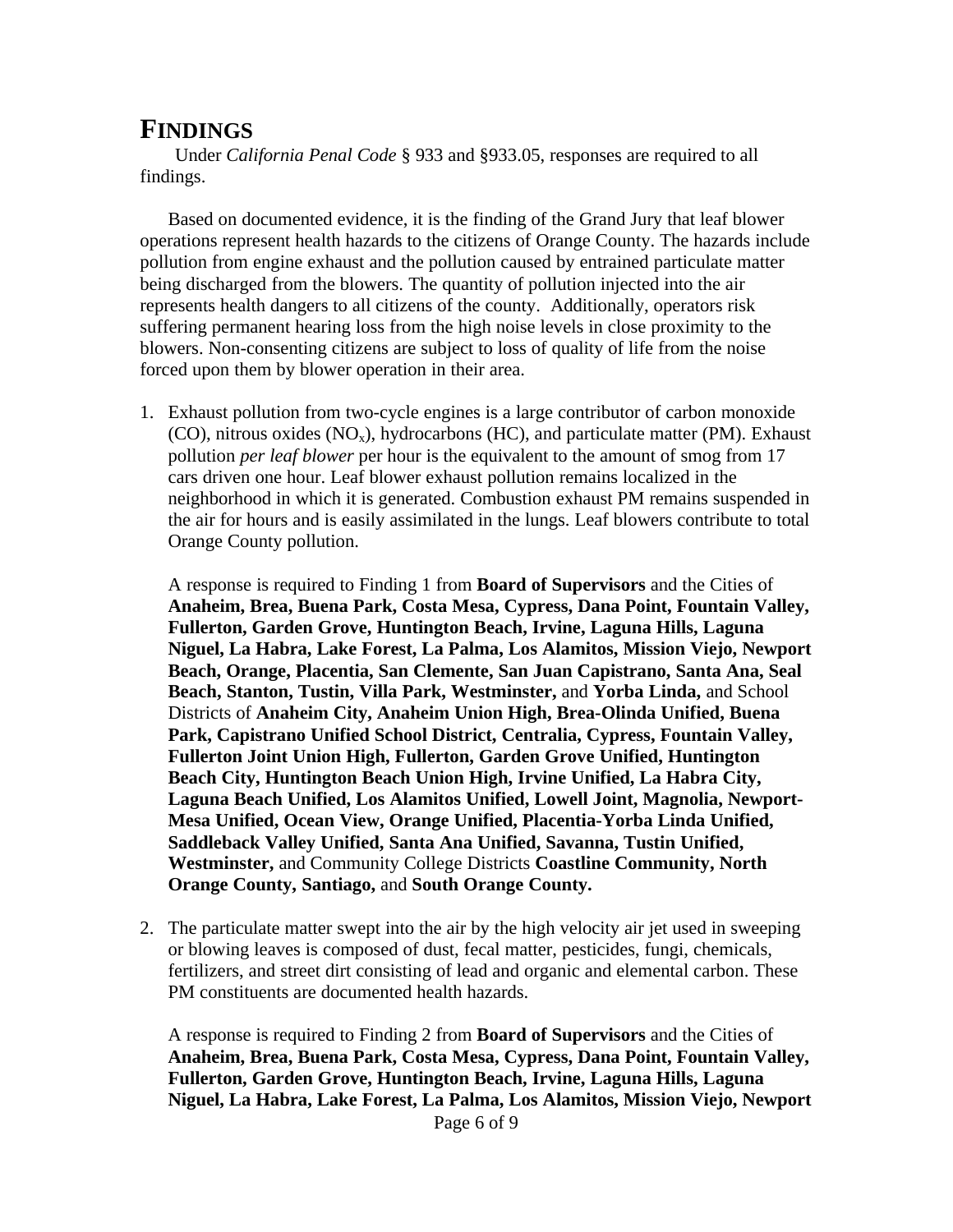**Beach, Orange, Placentia, San Clemente, San Juan Capistrano, Santa Ana, Seal Beach, Stanton, Tustin, Villa Park, Westminster,** and **Yorba Linda,** and School Districts of **Anaheim City, Anaheim Union High, Brea-Olinda Unified, Buena Park, Capistrano Unified School District, Centralia, Cypress, Fountain Valley, Fullerton Joint Union High, Fullerton, Garden Grove Unified, Huntington Beach City, Huntington Beach Union High, Irvine Unified, La Habra City, Laguna Beach Unified, Los Alamitos Unified, Lowell Joint, Magnolia, Newport-Mesa Unified, Ocean View, Orange Unified, Placentia-Yorba Linda Unified, Saddleback Valley Unified, Santa Ana Unified, Savanna, Tustin Unified, Westminster,** and Community College Districts **Coastline Community, North Orange County, Santiago,** and **South Orange County.**

3. Noise from gasoline-powered leaf blowers is a significant danger to the health of the blower operator and a severe annoyance to the non-consenting citizens nearby.

A response is required to Finding 3 from **Board of Supervisors** and the Cities of **Anaheim, Brea, Buena Park, Costa Mesa, Cypress, Dana Point, Fountain Valley, Fullerton, Garden Grove, Huntington Beach, Irvine, Laguna Hills, Laguna Niguel, La Habra, Lake Forest, La Palma, Los Alamitos, Mission Viejo, Newport Beach, Orange, Placentia, San Clemente, San Juan Capistrano, Santa Ana, Seal Beach, Stanton, Tustin, Villa Park, Westminster, and Yorba Linda**, and School Districts of **Anaheim City, Anaheim Union High, Brea-Olinda Unified, Buena Park, Capistrano Unified School District, Centralia, Cypress, Fountain Valley, Fullerton Joint Union High, Fullerton, Garden Grove Unified, Huntington Beach City, Huntington Beach Union High, Irvine Unified, La Habra City, Laguna Beach Unified, Los Alamitos Unified, Lowell Joint, Magnolia, Newport-Mesa Unified, Ocean View, Orange Unified, Placentia-Yorba Linda Unified, Saddleback Valley Unified, Santa Ana Unified, Savanna, Tustin Unified, Westminster**, and Community College Districts of **Coastline Community, North Orange County, Santiago, and South Orange County.**

#### **RECOMMENDATIONS**

Under *California Penal Code* § 933 and §933.05, the Grand Jury requires responses from the appropriate agencies and officials to each of the following recommendations.

Based on the findings, the Grand Jury recommends that:

1. The Orange County Board of Supervisors ceases the County use of gasoline-powered leaf blowers in maintenance and cleanup operations in the unincorporated areas of the County. (Findings 1 through 3)

(A response to Recommendation 1 is required from **Orange County Board of Supervisors**.**)**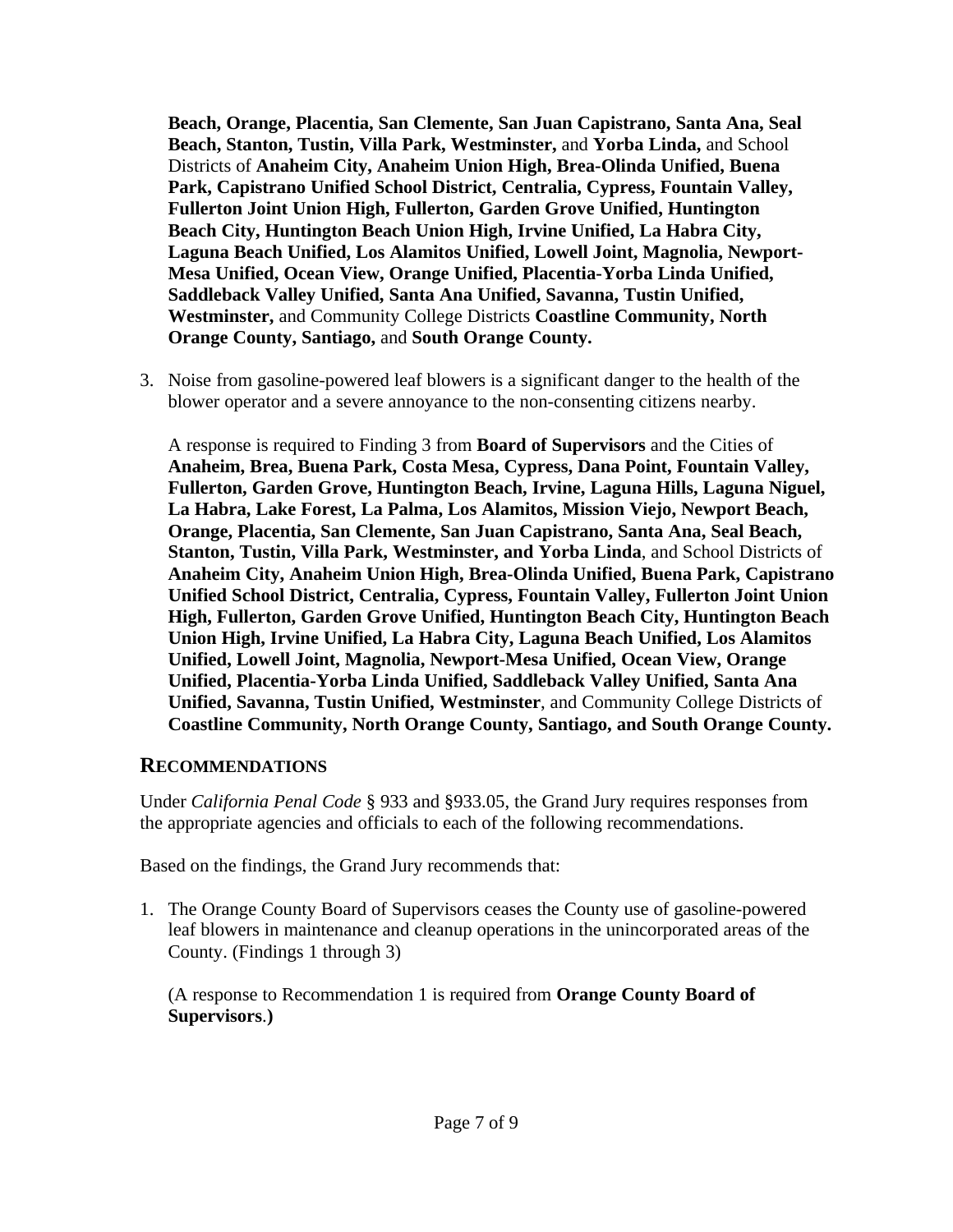2 The 30 county cities, except Laguna Beach, which already does so, cease the use of gasoline-powered leaf blowers in their city maintenance and cleanup operations. (Findings 1 through 3)

(A response to Recommendation 2 is required from **Anaheim, Brea, Buena Park, Costa Mesa, Cypress, Dana Point, Fountain Valley, Fullerton, Garden Grove, Huntington Beach, Irvine, Laguna Hills, Laguna Niguel, La Habra, Lake Forest, La Palma, Los Alamitos, Mission Viejo, Newport Beach, Orange, Placentia, San Clemente, San Juan Capistrano, Santa Ana, Seal Beach, Stanton, Tustin, Villa Park, Westminster,** and **Yorba Linda**.)

3 The 28 School Districts cease the use of gasoline powered leaf blowers in their school maintenance and cleaning operations (Findings 1 through 3.)

A response to Recommendation 3 is required from 28 School Districts of **Anaheim City, Anaheim Union High, Brea-Olinda Unified, Buena Park, Capistrano Unified School District, Centralia, Cypress, Fountain Valley, Fullerton Joint Union High, Fullerton, Garden Grove Unified, Huntington Beach City, Huntington Beach Union High, Irvine Unified, La Habra City, Laguna Beach Unified, Los Alamitos Unified, Lowell Joint, Magnolia, Newport-Mesa Unified, Ocean View, Orange Unified, Placentia-Yorba Linda Unified, Saddleback Valley Unified, Santa Ana Unified, Savanna, Tustin Unified, Westminster.**

4. The four Community College Districts cease the use of gasoline powered leaf blowers in their school maintenance and cleaning operations (Findings 1 through 3.)

(A response to Recommendation 4 is required from the four Community College Districts of **Coastline Community, North Orange County, Santiago,** and **South Orange County.**)